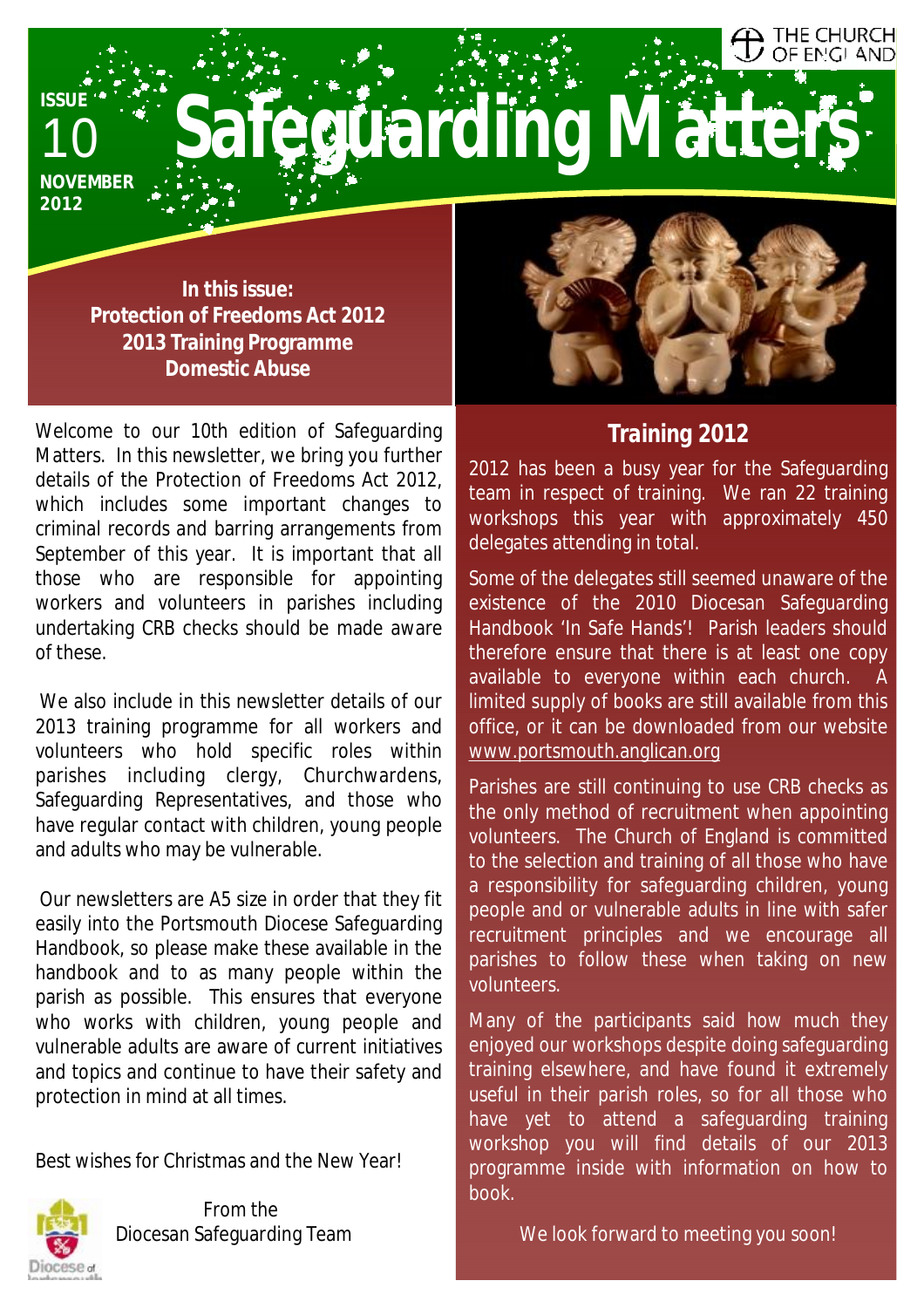## **THE PROTECTION OF FREEDOMS ACT 2012**

As reported in our last newsletter (Issue 9) the introduction of **The Protection of Freedoms Act 2012** in May 2012 has resulted in some changes to disclosure and barring arrangements including CRB checks. These changes will be introduced on a phased basis from September 2012

and throughout 2013. A summary of the time frame of these is detailed below:

#### **September 2012**

- **Introduction of new Identity checking guidelines through an external service**
- **New definition of Regulated Activity**
- Repeal of Controlled Activity
- Repeal of registration and continuous monitoring
- Introduction of a minimum age (16 years) at which someone can apply for a CRB check
- More rigorous 'relevancy' test for when the police release information held locally on an enhanced CRB check

#### **December 2012**

• The CRB merges with the Independent Safeguarding Authority (ISA) to become the Disclosure and Barring Service (DBS). The DBS will be an Executive Non-Departmental Public Body sponsored by the Home Office, and will continue to process CRB applications.

#### **Spring 2013**

- Introduction of a new Update Service allowing individuals to apply for a criminal record check once which can be checked online and thus avoiding repeat applications. (This service may be subject to a subscription fee).
- **Changes to the CRB Disclosure**

Highlighted in red are three significant changes which parishes need to be aware of, and ensure these are communicated to those individuals who are responsible for the appointment of workers and volunteers who work with vulnerable groups.

#### **New Identity Checking Guidelines**

On the 1st September 2012, the CRB introduced new identity checking guidelines. These incorporate three routes that parish CRB validators must following when verifying an applicant's identity once they have completed a CRB application. Enclosed with this newsletter is a revised Document Evidence Sheet which provides a list of acceptable documents that can be produced by the applicant for ID validation, and also details of the three routes to identity validation. 21 documents have been removed from the previous list and are no longer acceptable under the new arrangements so please make sure you destroy all previous CRB information in respect of this and replace with the new form.

Applicants who are unable to produce sufficient documents to satisfy identity validation at Route One must be validated through Route 2. This involves the applicant providing their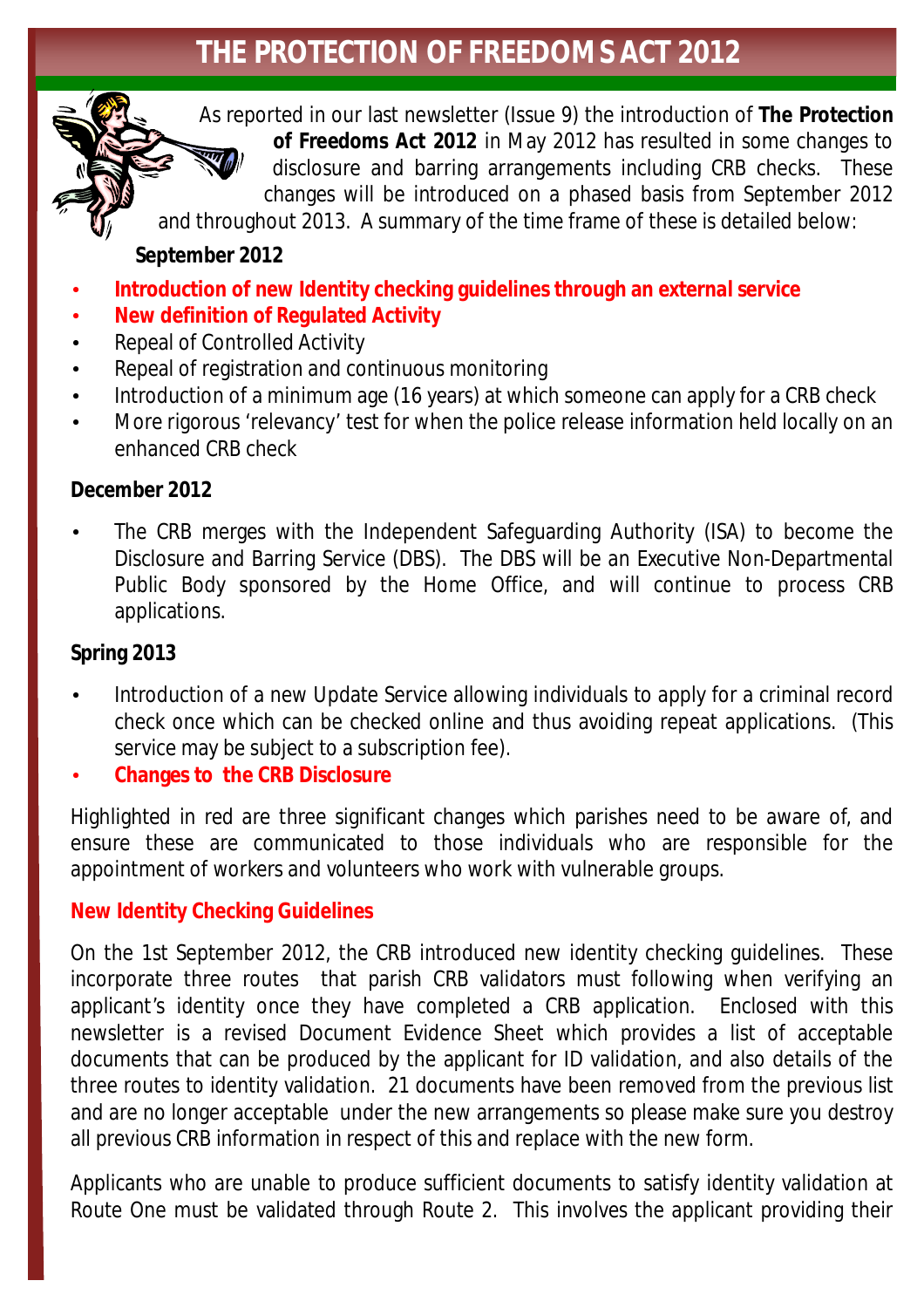written consent for an external ID Validation Check, undertaken by an external supplier which the Portsmouth Diocese has secured for this purpose.

If Parish CRB Validators are unable to validate an applicant's identity at Routes 1 or 2 in accordance with the revised guidelines, they will need to be sent for fingerprinting. This will be at a police station at an appointed time and may add delay to the overall CRB application process.

As a result of these changes, CRB Validators must now return a **completed Document Evidence Sheet with every CRB Application** in order that we can record details of the applicant's identity validation documents.

Please contact Theresa Winship at the Diocesan Safeguarding Office on Tel: 023 92 899665 if you have any queries in respect of the new guidelines.

#### **New Definition of Regulated Activity**

From 10th September the Act introduced new definitions of Regulated Activity for adults and children. The guidelines are complex and may impact on parish's current arrangements in respect of CRB eligibility.

Regulated Activity has been redefined to focus mainly on work which involves **close and unsupervised contact** with vulnerable groups. It continues to exclude any activity carried out in the course of family or personal relationships. The new definitions are outlined below:

#### **Regulated Activity for Adults**

**Providing Healthcare**—provision by a healthcare professional or under the direction or supervision of one. This also includes psychotherapy and counselling.

**Providing Personal Care**—Physical assistance with eating or drinking, going to the toilet, washing or bathing, dressing, oral care or care of skin, nails or hair (not cutting hair), because of the adult's age, illness or disability. This also includes anyone who trains, instructs or provides advice on the provision of personal care or those who prompt and supervise an adult to do one of the above.

#### **Providing Social Work**

**Assisting with General Household Matters** —Assistance with managing cash, paying a bill or shopping because of the adult's age, illness or disability.

**Assisting in the conduct of people's own affairs**— e.g. Lasting or enduring Power of Attorney under the Mental Capacity Act 2005, being an independent Mental Health Advocate, etc.

**Conveying**—transportation of adults to, from or between places where they receive healthcare, relevant personal care or social work because of their age, illness or disability.

#### *There is no frequency test for work with vulnerable adults and therefore an individual only needs to engage in one of the above defined activities once to carry out Regulated Activity.*

Overleaf are some illustrative examples which might be helpful in helping parishes determine whether a volunteer or worker who has contact with vulnerable adults requires a CRB check under the new guidelines.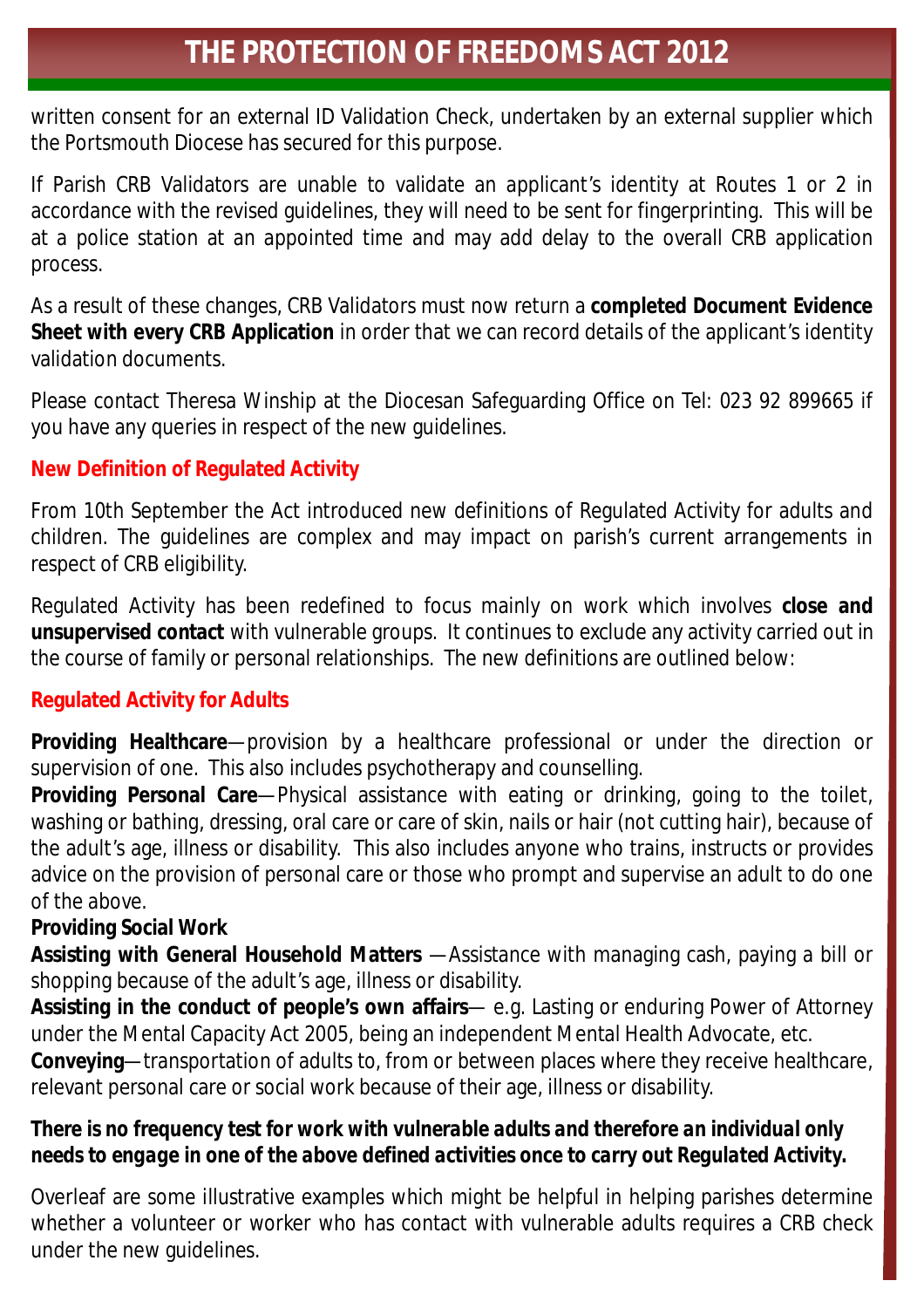## **THE PROTECTION OF FREEDOMS ACT 2012**

- A volunteer or worker who prepares and serves a meal to an adult in their own home or at a church event or activity but does not feed the adult is **NOT** engaging in regulated activity as to be engaged in regulated activity you must provide physical assistance to the person e.g. spoon feeding.
- A volunteer or worker who prompts or supervises a person to eat or drink, etc. as without doing so they might not eat **IS** engaging in regulated activity
- A volunteer or worker who trains, instructs or provides advice or guidance on personal care, for example teaching a person who has suffered a stroke to eat using adapted cutlery **IS** engaging in regulated activity.
- A volunteer or worker who manages a person's cash, pays their bills or undertakes shopping on their behalf **IS** engaged in regulated activity
- A befriender who helps a person compile their weekly shopping list, but does not go shopping for them is **NOT** engaging in regulated activity.
- a volunteer who may take an adult to and from their GP appointment on behalf of a community group or parish endorsed arrangement **IS** in regulated activity
- A volunteer who drives an adult to church and back is **NOT** in regulated activity
- A friend who takes their neighbour to a hospital appointment would **NOT** be in regulated activity as this is defined as a personal relationship.

#### **Regulated Activity for Children**

The new definition of Regulated Activity relating to children is complex and relates to what a volunteer or worker does (activities), how often (frequency) and whether they are supervised (or not) within their role.

**Activities**—teach, train, instruct, care for or supervise children, provide advice/guidance on wellbeing, or drive a vehicle only for children.

**Relevant Personal Care**—Physical help for reasons of age, illness or disability. This will include taking a young child to the toilet or helping them to get dressed, etc. *(this need only be undertaken once and does not have to fulfil the frequency criteria below)* 

**Moderating a public electronic interaction communication service**—we assume this is in connection with social media, i.e. Facebook, etc.

**Frequency**—defined as at least once a week, 4 days in a 30 day period and/or overnight which is between the hours of 2am and 6am.

**Supervision—** This should be regular, day to day and reasonable in all the circumstances to ensure the protection of children

Most parish roles which have contact with children and young people would meet the criteria under 'Activities'. Individuals who are responsible for taking small children to the toilet or helping them to get dressed or wash are engaging in regulated activity. Individuals who take responsibility for parish social media, and control the content and interaction of, say, a parish Facebook account would be engaging in regulated activity. Individuals who fall outside of the frequency criteria but their contact is on a sufficiently regular basis to form a relationship with a child or young person continue to be eligible for a CRB check.

The question of whether a volunteer or worker is supervised or not is important. The government has not provided a formal definition of 'supervision' but rather left it to each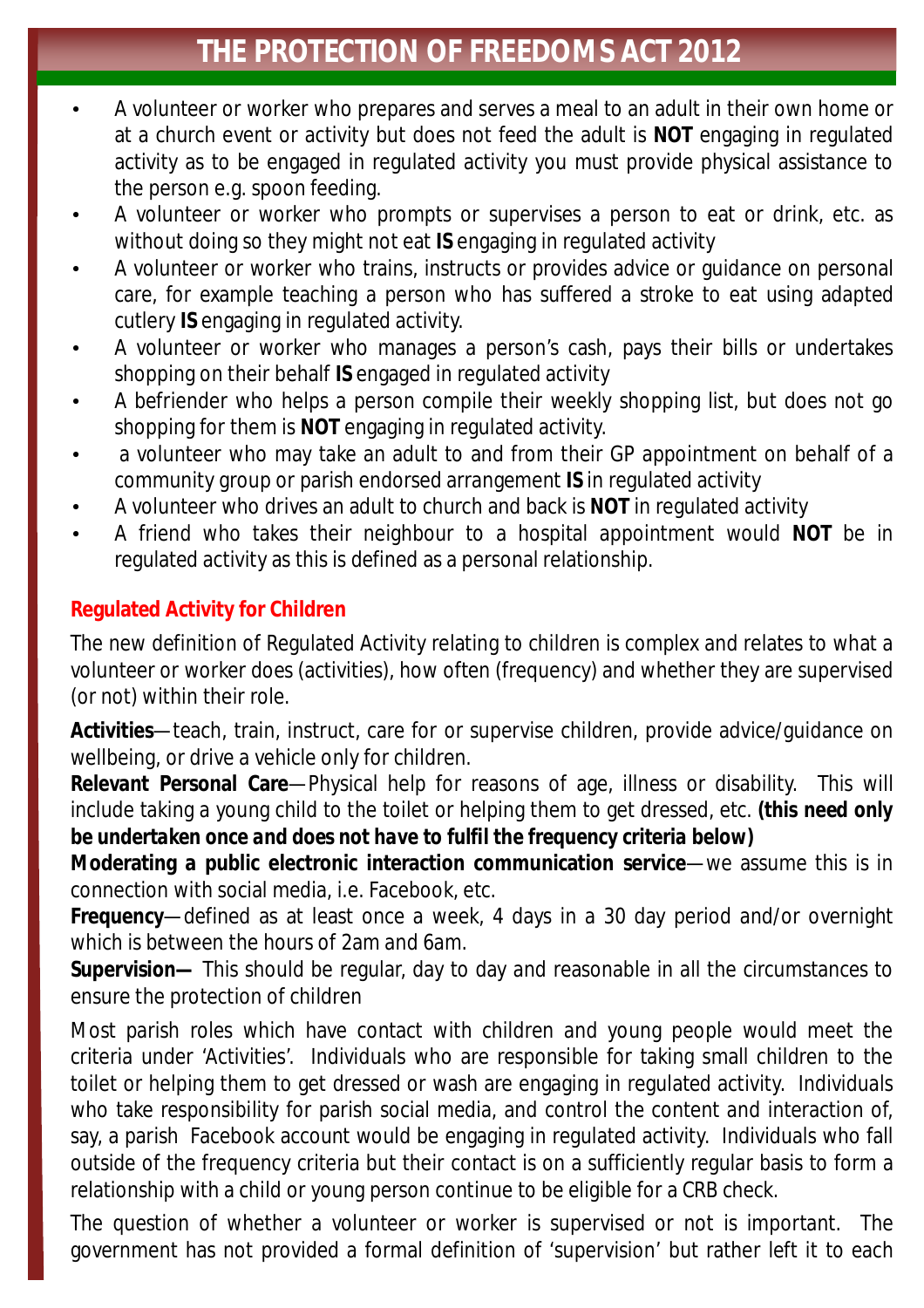## **THE PROTECTION OF FREEDOMS ACT 2012**

organisation to implement its own definition. In most church situations, one worker does not act as the formal supervisor of another, the more usual pattern is for people to co-work. Therefore parishes should consider the following factors in deciding whether a worker or volunteer is 'supervised' or not. These include:

- The nature of the individual's work
- The ages of and the number of children the individual is working with
- How many volunteers are supervised by each Group Leader

Parishes need to be certain that all volunteers or workers actions are constantly supervised throughout the course of their work on an ongoing basis, and if this level of monitoring cannot be maintained continuously then the role is not a supervised position and therefore remains within Regulated Activity. Group Leaders would always be engaging in regulated activity as they are won't be supervised by another person during the activity or event.

Parishes should also be aware that if you dismiss or remove someone from regulated activity (or you would have done had they not already left) because they harmed or posed a risk of harm to vulnerable groups including children, you must contact the Safeguarding Office immediately to notify us.

If you need further clarification in respect of the definition of Regulated Activity please contact the Safeguarding Office on Tel: 023 92 899677/665.

#### **CRB Disclosures**

All roles that fall within the new definition of Regulated Activity are eligible for an enhanced CRB check which includes a Barred List check (called Enhanced Plus).

**Volunteers and workers whose role may be outside of Regulated activity, and this may include some Pastoral Visitors, Drivers for adults to and from church activities and children's workers who are subject to continuous and ongoing supervision are still eligible for Enhanced CRB checks, but not for a Barred List check.** 

We continue to recommend that all individuals who hold parish roles and have regular contact with vulnerable groups should be CRB checked, however the CRB Validator must record clearly the position applied for on the application form (not just 'volunteer' please) and highlight whether the check is Enhanced Plus or just Enhanced. For Enhanced plus, a cross must be put in the 'yes' boxes in fields x64 (children) and/or x66 (adults) to include a check of the relevant ISA barred list, or for Enhanced without a barred list check, these boxes must be left unmarked.

The Safeguarding Office reserves the right to return forms that have not been completed accurately or does not include the Document Evidence Sheet.

All application forms for positions that are **NOT** clergy or Readers must be sent to:

**Mrs Theresa Winship, Safeguarding Administrator, First Floor, Peninsular House, Wharf Road, Portsmouth PO2 8HB**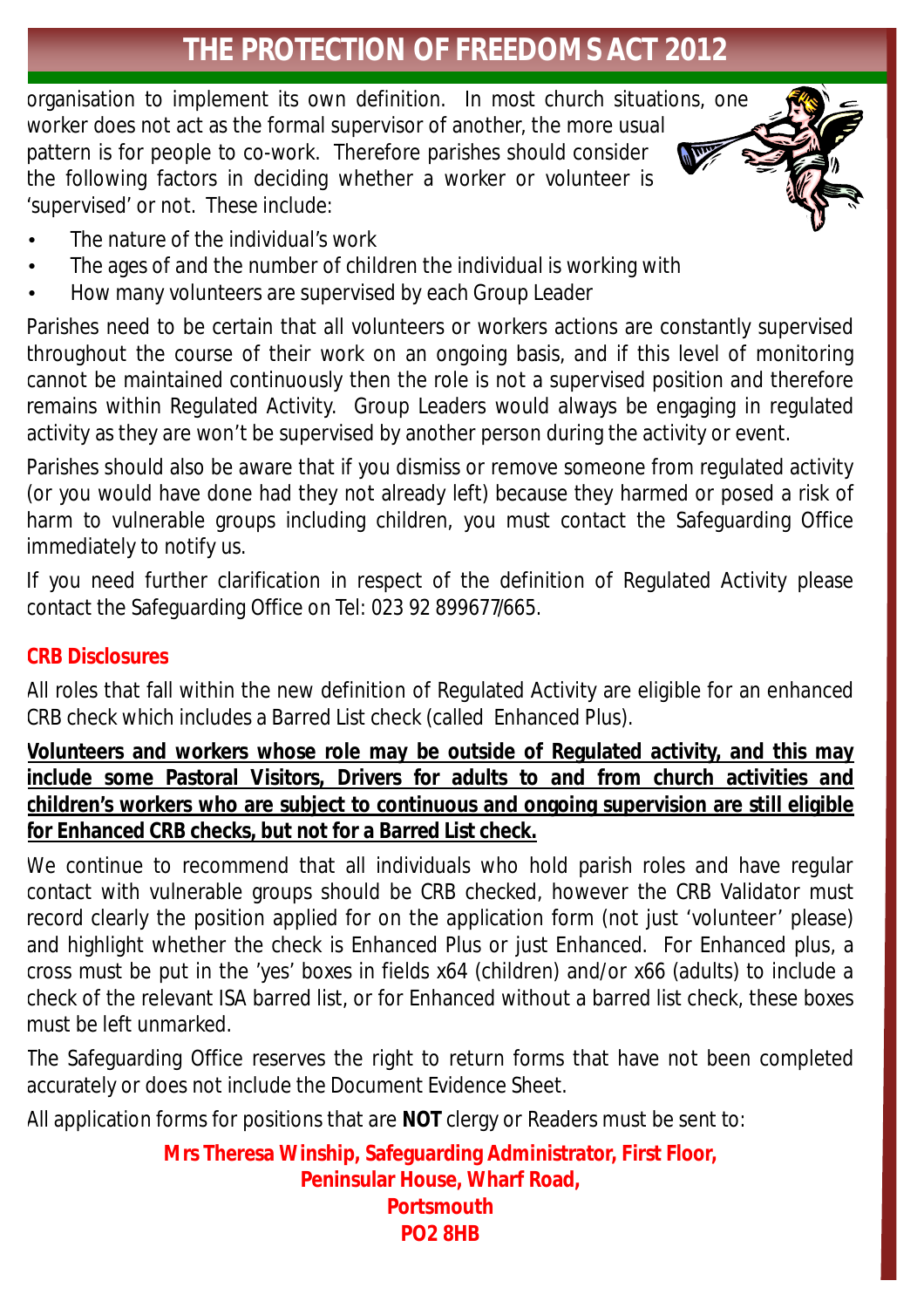## **TRAINING PROGRAMME 2013**

In August, Bishop Christopher sent out a letter to all incumbents informing them that it would be a requirement for all clergy, churchwardens, parish safeguarding representatives, children's leaders and helpers and pastoral workers to attend relevant diocesan safeguarding training within twelve months of them being appointed, and that this should be updated every three years. All existing volunteers or workers who have not yet attended safeguarding training with the Portsmouth Diocese must also ensure they attend relevant training over the next twelve months.

The Safeguarding training programme comprises of a selection of two hour workshops relating to specific subjects. These include:

- Safeguarding Policy Training
- Essential Awareness and Response to Safeguarding Children
- Essential Awareness and Response to Safeguarding Adults
- Recruiting and Managing Volunteers Safely
- Managing Offenders in Church



Our new training booklet provides specific details of all of the workshops currently on offer within our 2013 programme. This is available at [www.portsmouth.anglican.org](http://www.portsmouth.anglican.org). To book a place on one of our workshops, you must now complete the booking form found in the training booklet.

All training workshops will be held either at the Portsmouth Diocesan offices at Peninsular House or on the Isle of Wight. The exception to this is the Essential Awareness workshops for Children or Adults, and parishes who wish to book with us to run a workshop in their church must complete a Training Request form which can also be found in the booklet.

We envisage that demand for training might be high next year, so you are advised to book early to avoid disappointment. All our training workshops are free, however, we reserve the right to charge a small fee for those delegates who do not attend, but have not cancelled beforehand.

The Safeguarding Office is also exploring e-learning courses for workers and volunteers who have regular contact with vulnerable groups in parishes to access on-line as part of their induction training, and we look forward to updating you in our next newsletter in respect of this.

#### **Volunteer Trainers**

Following our appeal this year for volunteer trainers, we are pleased to introduce Peter Whitlock who will be delivering the Essential Awareness and Response (Children) workshop on the Isle of Wight next year. Peter has been the Safeguarding Representative for St John's, Newport for approximately 4 years, and is also a Secondary School Governor. Parishes on the Island who wish to book Peter to deliver the Essential Awareness and Response workshop for Children at their church should complete the booking form and send it to us. Peter is able to deliver training during evenings and Saturdays, subject to his availability.

If anyone would like to help with training on the mainland please contact Mary Daisy or Theresa Winship for an application form on 023 9289 9665/677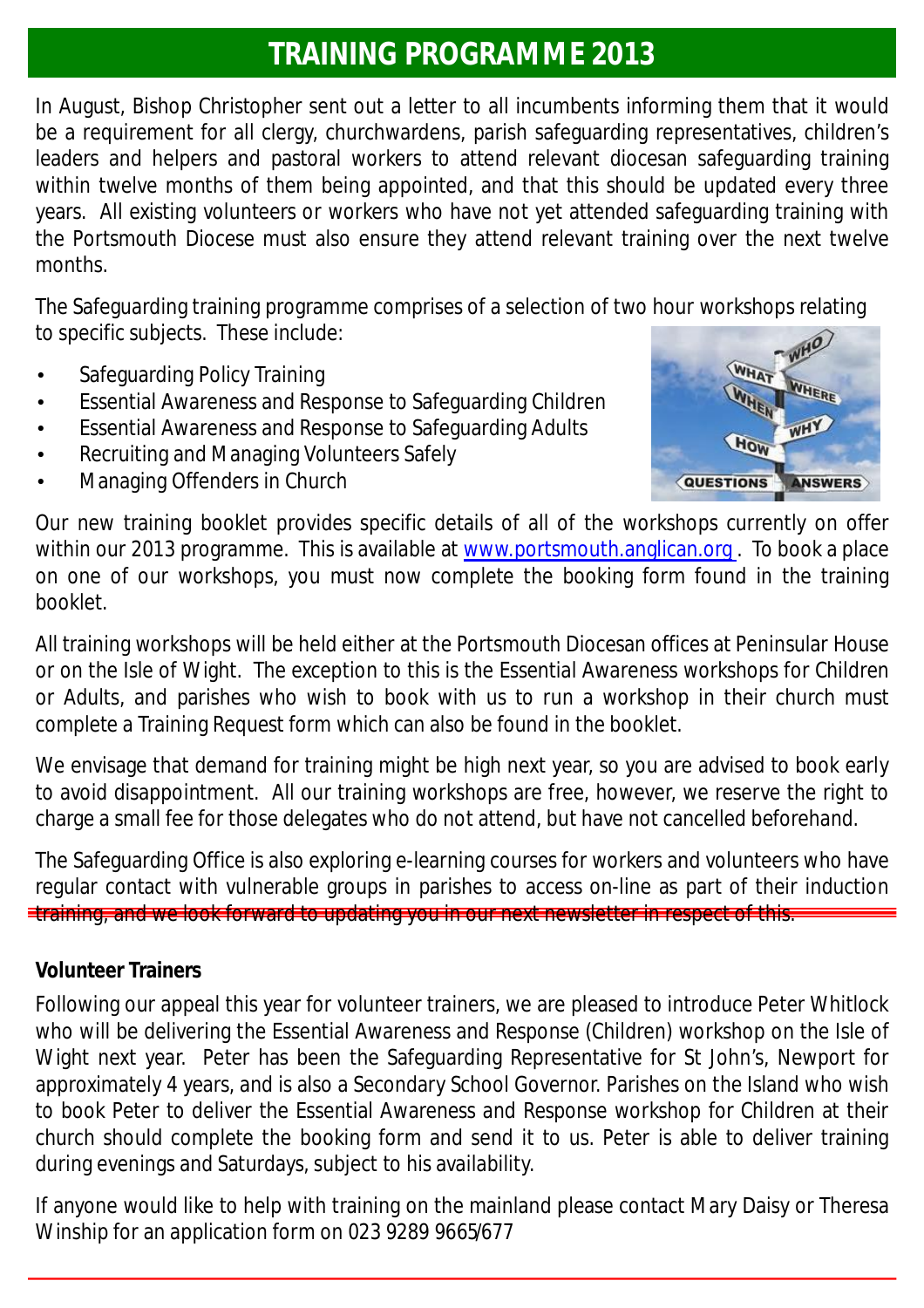## **TRAINING PROGRAMME DATES 2013**

| <b>Safeguarding Policy Training</b>                |           |                                                                  |
|----------------------------------------------------|-----------|------------------------------------------------------------------|
| Saturday 26th January                              | $10-12$   | Christ Church, Alum Bay New Road, Totland Bay<br><b>PO39 0ES</b> |
| Saturday 16th February                             | $10-12$   | Diocesan Offices, Wharf Road, Portsmouth, PO2 8HB                |
| <b>Saturday 23rd March</b>                         | $10-12$   | St John's Church Hall, Newport, IOW, PO30 1EQ                    |
| <b>Wednesday 17th April</b>                        | $10-12$   | Diocesan Offices, Wharf Road, Portsmouth, PO2 8HB                |
| Saturday 29th June                                 | $10-12$   | Diocesan Offices, Wharf Road, Portsmouth, PO2 8HB                |
| Saturday 28th September                            | $10-12$   | Diocesan Offices, Wharf Road, Portsmouth, PO2 8HB                |
| Essential Awareness & Response (Adults)            |           |                                                                  |
| Saturday 26th January                              | 1.30-3.30 | Christ Church, Alum Bay New Road, Totland Bay<br><b>PO39 0ES</b> |
| Saturday 27th April                                | $10-12$   | Diocesan Offices, Wharf Road, Portsmouth, PO2 8HB                |
| Tuesday 18th June                                  | $10-12$   | Diocesan Offices, Wharf Road, Portsmouth, PO2 8HB                |
| Essential Awareness & Response (Children)          |           |                                                                  |
| <b>Saturday 2nd March</b>                          | $10-12$   | Diocesan Offices, Wharf Road, Portsmouth, PO2 8HB                |
| Saturday 23rd March                                | 1.30-3.30 | St John's Church Hall, Newport, IOW, PO30 1EQ                    |
| Saturday 8th June                                  | $10-12$   | Diocesan Offices, Wharf Road, Portsmouth, PO2 8HB                |
| <b>Managing &amp; Recruiting Volunteers Safely</b> |           |                                                                  |
| <b>Tuesday 26th February</b>                       | $10-12$   | Diocesan Offices, Wharf Road, Portsmouth, PO2 8HB                |
| Saturday 18th May                                  | $10-12$   | Diocesan Offices, Wharf Road, Portsmouth, PO2 8HB                |
| <b>Managing Offenders</b>                          |           |                                                                  |
| Tuesday 12th March                                 | $7-9pm$   | Diocesan Offices, Wharf Road, Portsmouth, PO2 8HB                |
| Wednesday 18th September 10-12                     |           | Diocesan Offices, Wharf Road, Portsmouth, PO2 8HB                |
| TBA subject to demand                              |           |                                                                  |
| Saturday 13th July                                 | $10-12$   | Diocesan Offices, Wharf Road, Portsmouth, PO2 8HB                |
| Saturday 7th September                             | $10-12$   | Diocesan Offices, Wharf Road, Portsmouth, PO2 8HB                |